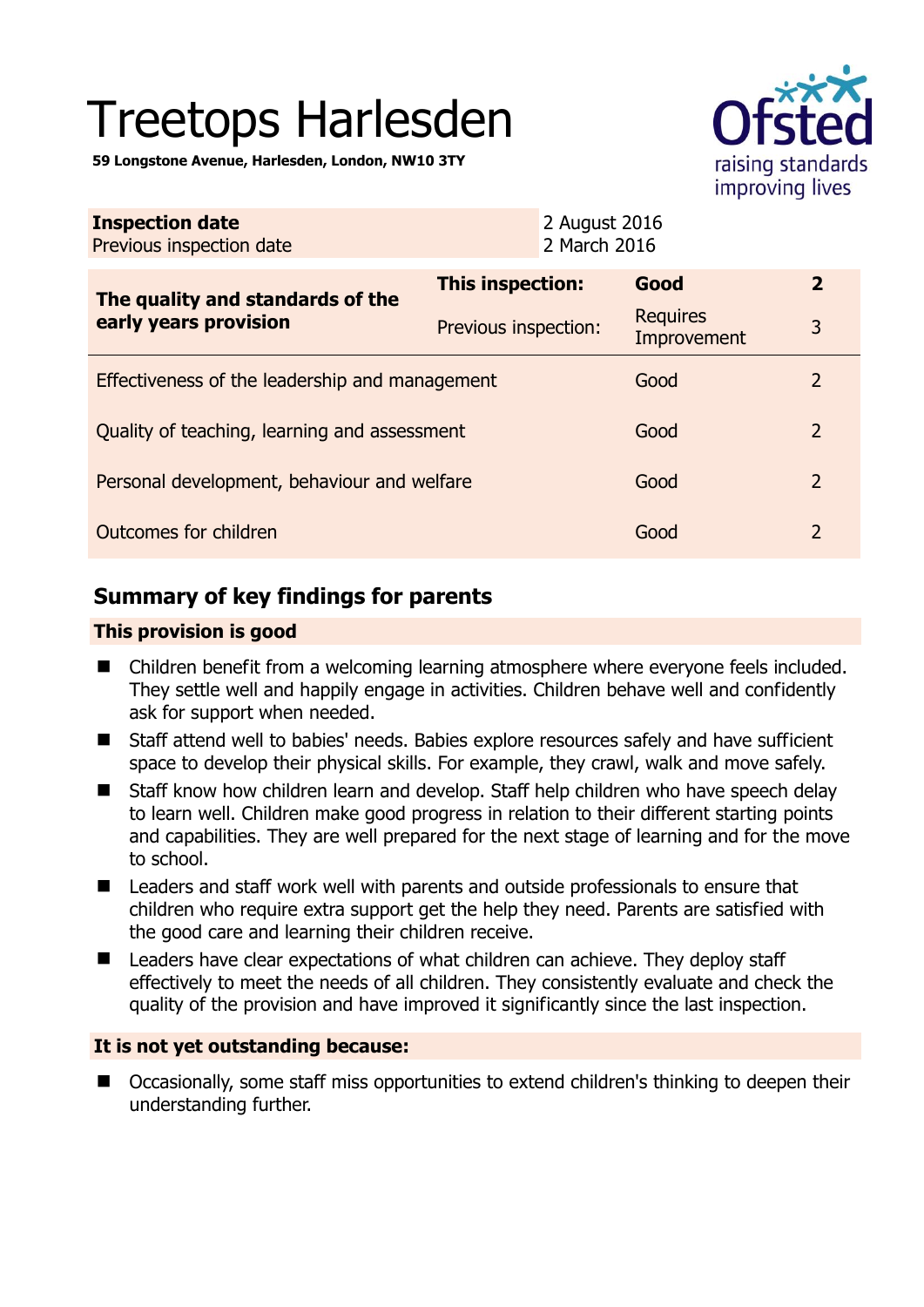# **What the setting needs to do to improve further**

# **To further improve the quality of the early years provision the provider should:**

 $\blacksquare$  help children to develop their thinking skills to aid their learning even further.

## **Inspection activities**

- The inspector observed activities in all parts of the nursery, including the outdoor provision.
- $\blacksquare$  The inspector spoke to staff and children at appropriate times during the inspection, and held meetings with the leadership team.
- The inspector carried out joint observations with the manager.
- The inspector took account of the views of parents spoken to during the inspection and reviewed parents' written comments and suggestions.
- The inspector looked at children's records, planning documentation and the nursery's policies and procedures, including those related to the suitability of staff.

# **Inspector**

Fatiha Maitland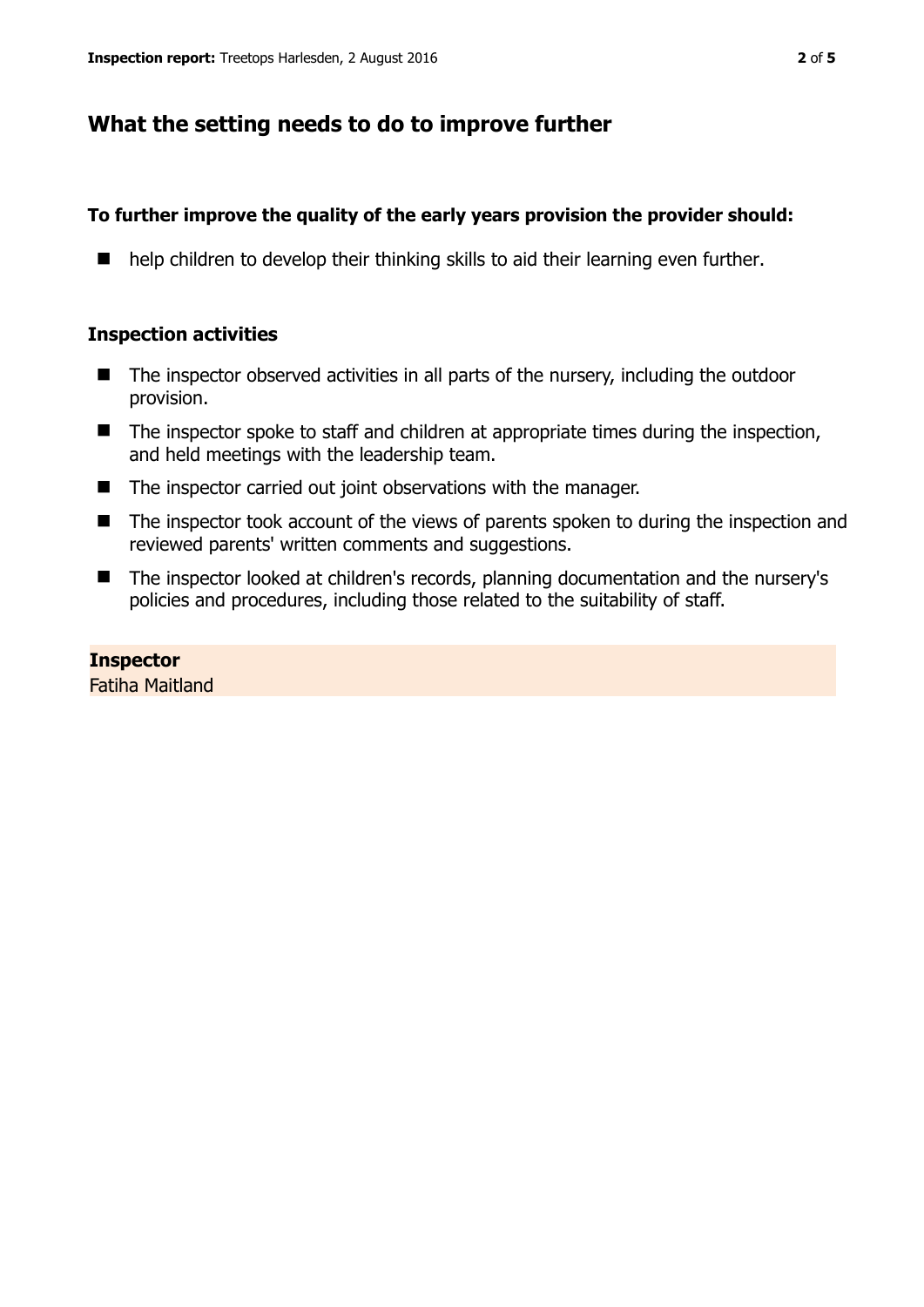# **Inspection findings**

#### **Effectiveness of the leadership and management is good**

Safeguarding is effective. The provider follows thorough recruitment and induction procedures to ensure that staff are suitable for their role. Staff have a good knowledge of safeguarding practices and are clear about the procedures to follow if they have any welfare concerns. Leaders and staff check the progress of all children closely to identify any weaker areas of learning. They intervene quickly to offer additional support, if required, to help children catch up. Leaders supervise staff and set them challenging targets to help them improve their practice. Staff share their knowledge with other colleagues to benefit children's learning. This is evident in the way they use the information they obtain on children to accurately assess and plan for what they need to learn next. Staff seek the views of parents, children and others to improve their service.

#### **Quality of teaching, learning and assessment is good**

Staff plan and provide enticing opportunities to meet the needs and interests of individual children. Children are interested and motivated to learn. For example, they experiment with flour and water and make good comments on how ingredients change when they mix. Children read books, use puppets with their friends and talk about their favourite characters, events and pictures. Children thoroughly enjoy their time in the nursery. For instance, they sing, use different musical instruments to explore different sounds and dance to the rhythm. Staff keep parents fully informed about their children's progress and actively engage them in their children's learning.

#### **Personal development, behaviour and welfare are good**

Staff establish good relationships with parents and children. Children have positive attitudes to learning and are well behaved. They show consideration to each other. They share resources fairly and take turns. They learn about different people, their cultures and lifestyles. Staff help children to adopt healthy eating habits. For example, children serve themselves and learn that fruits and water are good for them. Children enjoy exercise in the outdoor area. They develop good balance and coordination as they learn to climb the large apparatus and ride bikes and scooters safely. Staff undertake thorough regular checks on outings, the premises and resources to keep children safe. Children learn to manage risks securely through planned activities, for instance, cutting with scissors and using cutlery during mealtimes.

#### **Outcomes for children are good**

Children make good progress. Any gaps in learning or differences in progress between different groups of children reduce rapidly. Babies learn new words and socialise with others. Children learn to count objects and recognise numerals. They experiment and use their early writing skills, such as with chalks, paints and pencils. Older children learn to write their names correctly and independently.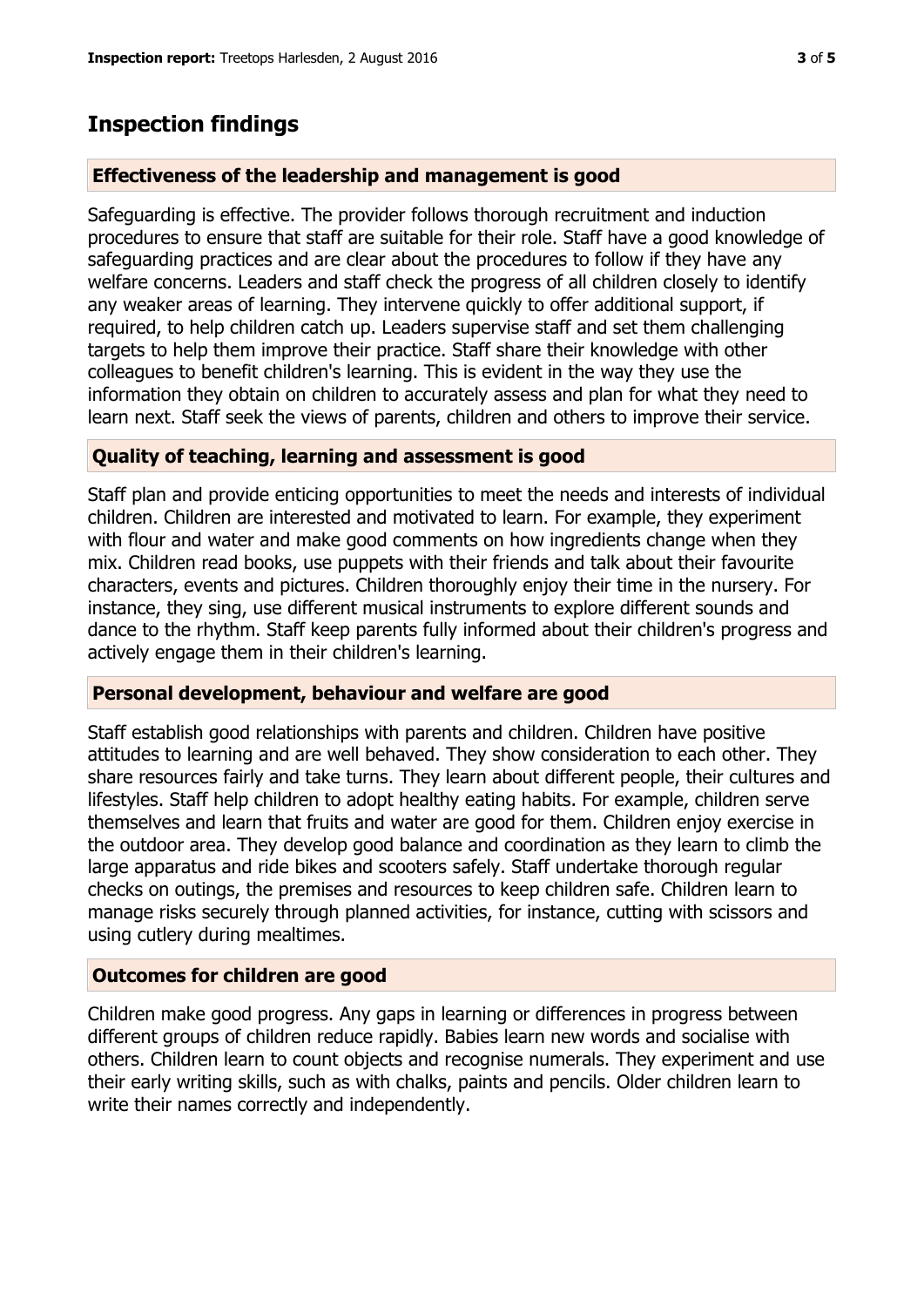# **Setting details**

| Unique reference number                             | 137800                                                                               |
|-----------------------------------------------------|--------------------------------------------------------------------------------------|
| <b>Local authority</b>                              | <b>Brent</b>                                                                         |
| <b>Inspection number</b>                            | 1043910                                                                              |
| <b>Type of provision</b>                            | Full-time provision                                                                  |
| Day care type                                       | Childcare - Non-Domestic                                                             |
| <b>Registers</b>                                    | Early Years Register, Compulsory Childcare<br>Register, Voluntary Childcare Register |
| Age range of children                               | $0 - 4$                                                                              |
| <b>Total number of places</b>                       | 66                                                                                   |
| Number of children on roll                          | 49                                                                                   |
| Name of registered person                           | <b>Treetops Nurseries Limited</b>                                                    |
| <b>Registered person unique</b><br>reference number | RP900833                                                                             |
| <b>Date of previous inspection</b>                  | 2 March 2016                                                                         |
| <b>Telephone number</b>                             | 020 8961 3485                                                                        |

Treetops Harlesden registered in 1997. The nursery is situated in Harlesden, in the London Borough of Brent. It is open each weekday from 7.30am to 6pm and operates all year round. The provider receives funding to offer free early education for children aged two, three and four years. The provider employs 15 members of staff; of these, two hold early years professional status, one has a qualification at level 6, and eight have appropriate early years qualifications at level 3.

This inspection was carried out by Ofsted under sections 49 and 50 of the Childcare Act 2006 on the quality and standards of provision that is registered on the Early Years Register. The registered person must ensure that this provision complies with the statutory framework for children's learning, development and care, known as the early years foundation stage.

Any complaints about the inspection or the report should be made following the procedures set out in the guidance 'Complaints procedure: raising concerns and making complaints about Ofsted', which is available from Ofsted's website: www.gov.uk/government/organisations/ofsted. If you would like Ofsted to send you a copy of the guidance, please telephone 0300 123 4234, or email enquiries@ofsted.gov.uk.